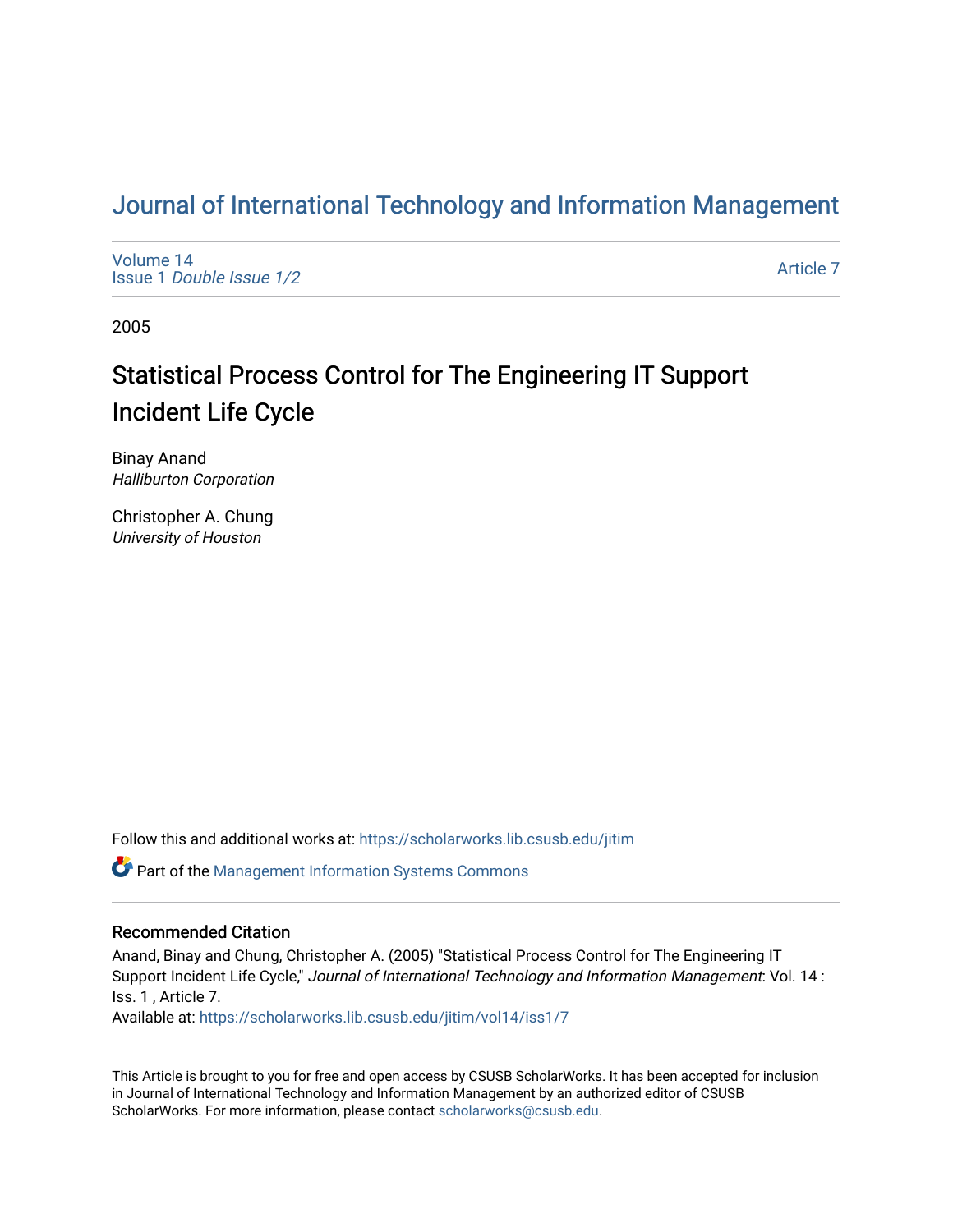# **Statistical Process Control for The Engineering IT Support Incident Life Cycle**

**Binay Anand Halliburton Corporation** 

#### **Christopher A. Chung University of Houston**

# **ABSTRACT**

*This paper describes a new Statistical Process Control technique to better manage the engineering Information Technology life cycle process. This includes the identification of the activities in the engineering IT support lifecycle initiation, reproduction, analysis and resolution phases. The performance of these lifecycle activities are analyzed using a highly modified Chart of Individuals, Statistical Process Control approach. This new type of SPC system can help engineering IT management to determine whether or not a support incident is in control. Out of control support incidents can then be investigated for special causes so that corrective action may be taken.*

# **INTRODUCTION**

Customer satisfaction has always been one of the most important criteria and driving force for the engineering industry. Customers of an engineering company must be satisfied with the schedule, budget, and technical performance of work. With the dependence on computer hardware and software, information technology (IT) is playing an increasing important role in achieving successful performance with respect to these factors. This importance is evident from both the projected increase in U.S Government IT spending from \$36.4 billion in 2001 to \$60.3 billion in 2006 and the estimated overall IT spending from \$200 billion in 2001 to \$220 billion in 2002 [Paulson, 2002).

Unfortunately, engineering IT support does not always receive the attention that it deserves. At the beginning of many projects, management may minimize or even ignore the importance of engineering IT support. However, once the project begins, its success can depend heavily on engineering IT support for the timely and effective deployment of project software, training, customizing and corrective maintenance of data.

IT support issues in the engineering industry are far more complex than common, general IT support issues. Some more common IT support issues in the engineering industry include engineering software not working as designed, calculation results not conforming to specifications, software not properly functioning with particular operating systems, and software installations corrupting the operating system. These situations must be resolved in order for the support incident to be considered a success.

# **RESEARCH OBJECTIVE**

The objective of this research is to determine critical incidents in the engineering IT support life cycle and to create a Statistical Process Control (SPC) system to identify when the engineering IT support process goes out of statistical control. This capability will enable the engineering IT support management to more rapidly investigate and correct the causes of out of control situations. By more effectively managing the engineering IT support process, the engineering organization can help avoid cost overrun and revenue losses.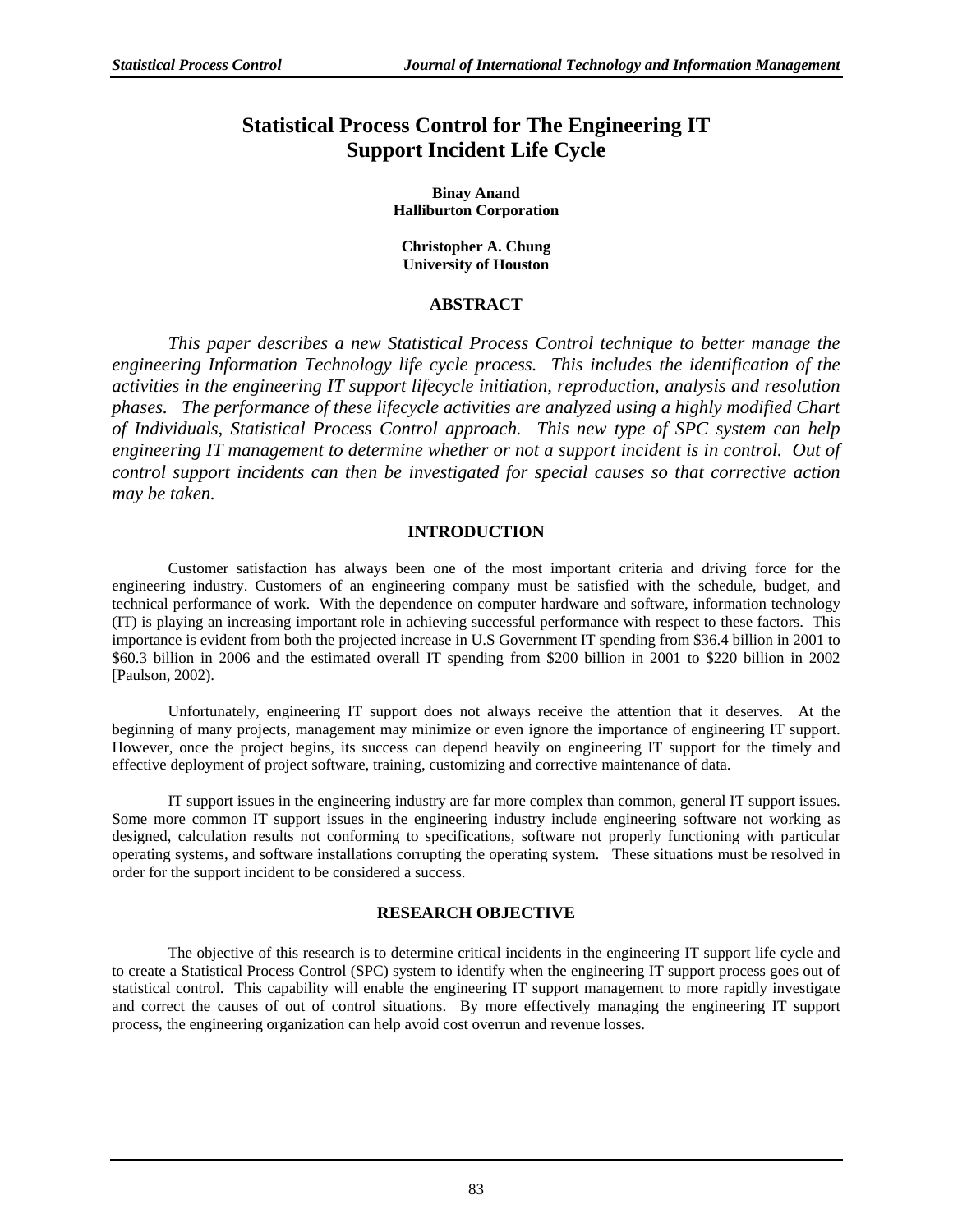#### **RELEVANT LITRATURE**

A literature review was conducted in order to identify past efforts related to the use of quality related tools such as statistical process control techniques for engineering information technology lifecycle activities. The resulting search identified significant activity in the areas of IT support in engineering, IT support for collaboration and coordination, IT support responsible for success in industry, and IT support for product development and maintenance. Research efforts involving quality related tools applied to information technology activities are more limited. Some effort has been made to apply quality functional deployment approaches to IT activities (Eyob, 1998). Other techniques include the examination of different organizational designs and the involvement of end users on software engineering quality and reliability (Nance, 1997). Lastly, the service quality of IT systems has also been examined using survey type instruments (Whitten, 2004). However, the use of Statistical Process Control techniques in the IT field is far more limited. In 1990, the possibility of using SPC tools to improve a decision support system was examined (Gilbert et al, 1990). The use of statistical process control techniques for defects in operating system software has also been investigated (Weller, 1995; Weller 2000). In 2000, the use of SPC was also suggested for the entire software development process (Radice, 2000). Lastly, the specific use of SPC tools in software quality control processes for reviews and testing has also been explored (Gardiner and Montgomery, 1987; Jalote and Saxena, 2002). While limited existing work has been identified in the use of SPC in the IT field, these efforts concentrate on operating systems, generic software applications, and the software development lifecycle. No relevant literature was identified specifically addressing the use of SPC techniques for engineering IT support and the engineering IT support lifecycle.

## **PROBLEM STATEMENT**

 Engineering IT support incident lifecycle activities are usually complex. Inadequate knowledge of the engineering IT support lifecycle results in ineffective responses and unnecessary expense. This situation is aggravated by the fact that there no specific tools available to systematically help to monitor and statistically control the various engineering IT support lifecycle activities.

In order to properly manage engineering IT support lifecycle activities, the life cycle activities themselves must first be determined and then these activities must be systematically controlled. By developing a Statistical Process Control system to monitor these activities, engineering IT support management can more effectively determine when a support failure is occurring. The nature and cause of the failures can then be investigated and hopefully be corrected in time. This will help an engineering company to allocate a proper budget for its IT support department and use this information in their early quotations and planning to avoid cost overrun and revenue losses.

#### **METHODOLOGY**

The research methodology for this effort involved identifying common engineering IT support lifecycle activities, engineering IT support data collection and transformation, developing the Statistical Process Control chart system, and lastly validating the SPC chart approach.

#### **Identifying engineering IT Support Lifecycle Activities**

The typical project lifecycle includes conceptual, planning, execution, and termination phases. The engineering IT support lifecycle differs significantly in that these types of activities occur in what would traditionally be considered in the termination phase of a generic project. In the termination phase of a typical project, the organization typically arranges for a variety of support or maintenance oriented activities. To help identify the specific engineering IT support lifecycle activities, a number of different engineering companies were observed. These observational efforts were augmented with personal interviews with engineering IT support managers. This process indicated that engineering IT support issues can be broadly divided into four different lifecycle phases. These include initiation, reproduction, analysis, and resolution phases.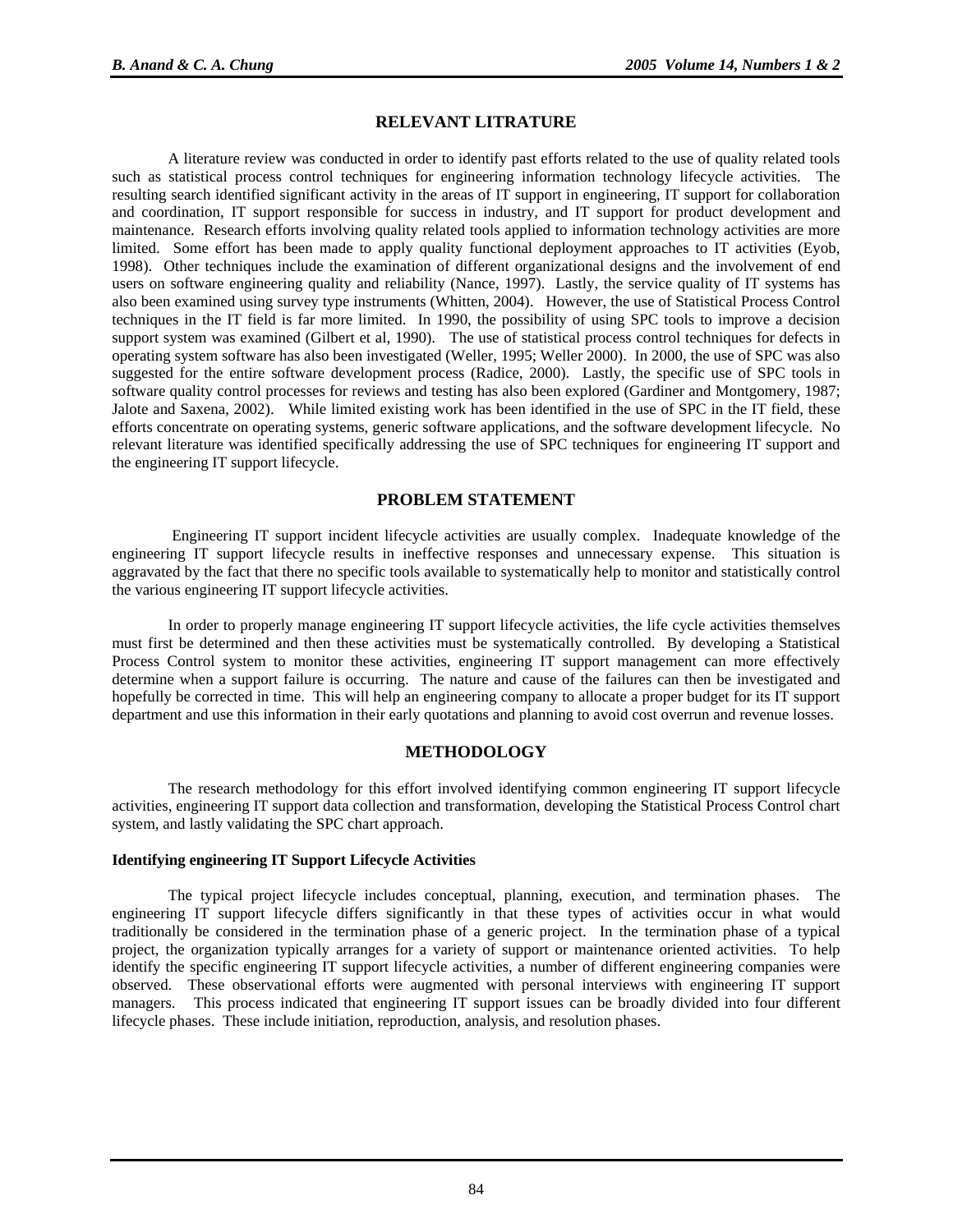# **Figure 1: Engineering IT Support lifecycle.**



- **Initiation:** This is first phase of the lifecycle. Problem initiation starts when any user of an engineering organization finds a problem/bug in the software or work processes. The user has to initiate the process of conveying the problem to the engineering IT support group. This process includes lifecycle phase elements of 1.1 opening the support worksheet, 1.2 product verification, 1.3 analyst assignment, 1.4 attempting contact with the customer, and 1.5 actually establishing contact with the customer.
- **Reproduction:** This is the second phase of the lifecycle. Once the problem is initiated, it needs to be understood fully and reproduced by the engineering IT support personnel. This is a very important phase as most of the time, once understood by the analyst, a simple clarification help resolve the issue but if the problem can not be reproduced at the IT support level, it is impossible to resolve the issue. This process includes lifecycle phase elements of 2.1 clarifying the problem, 2.2 searching existing knowledge databases for possible solutions, 2.3 consulting with support peers, and 2.4 attempting to reproduce the problem.
- **Analysis:** This is the third phase of the lifecycle. Once the problem can be reproduced, it goes into analysis phase, where it is further examined. This process consists of lifecycle phase elements for 3.1 determining the criticality of the problem, 3.2 investigating possible workarounds, 3.3 determining the impact of suggested or needed changes, and 3.4 determining the costs of the solution. If the problem affects the production and deadline, it gets elevated to the highest level of criticality. If the problem requires the changes in the work processes more departments and managers become involved.
- **Resolution:** This is the fourth phase of the lifecycle. In this final phase is the resolution of the problem that is mostly a discussion and delivery phase between the engineering IT support analyst and the user. This includes the life cycle phase elements of 4.1 attempting to contact the customer, 4.2 actually establishing contact, 4.3 conveying the decisions from the analysis phase, 4.4 discussing the solution with the customer including closing out the support request.In this phase, it is also determined whether the customer is satisfied with overall resolution or not. Closure of the ticket or service request only takes place with the agreement between the support analyst and the user.

## **Engineering IT Support Data Collection and Transformation**

With the identification of the engineering IT support lifecycle phases, data was collected on the processing times for each individual element in each life cycle phase. Input data was collected from a variety of engineering companies and engineering support vendor companies. This included the engineering IT support lifecycle activities for a total of forty-seven independent projects. The processing time data for each element in each phase of the lifecycle for the individual support projects was extracted from the incident support logs and analyzed.

 A few ticket or service requests took either an exceptionally long time or a very short time with no explanation given. In the case of short time incidents, the problem was discussed on phone and resolved during the first contact. Very long time incidents occurred due to several reasons. In some situations, the support analyst or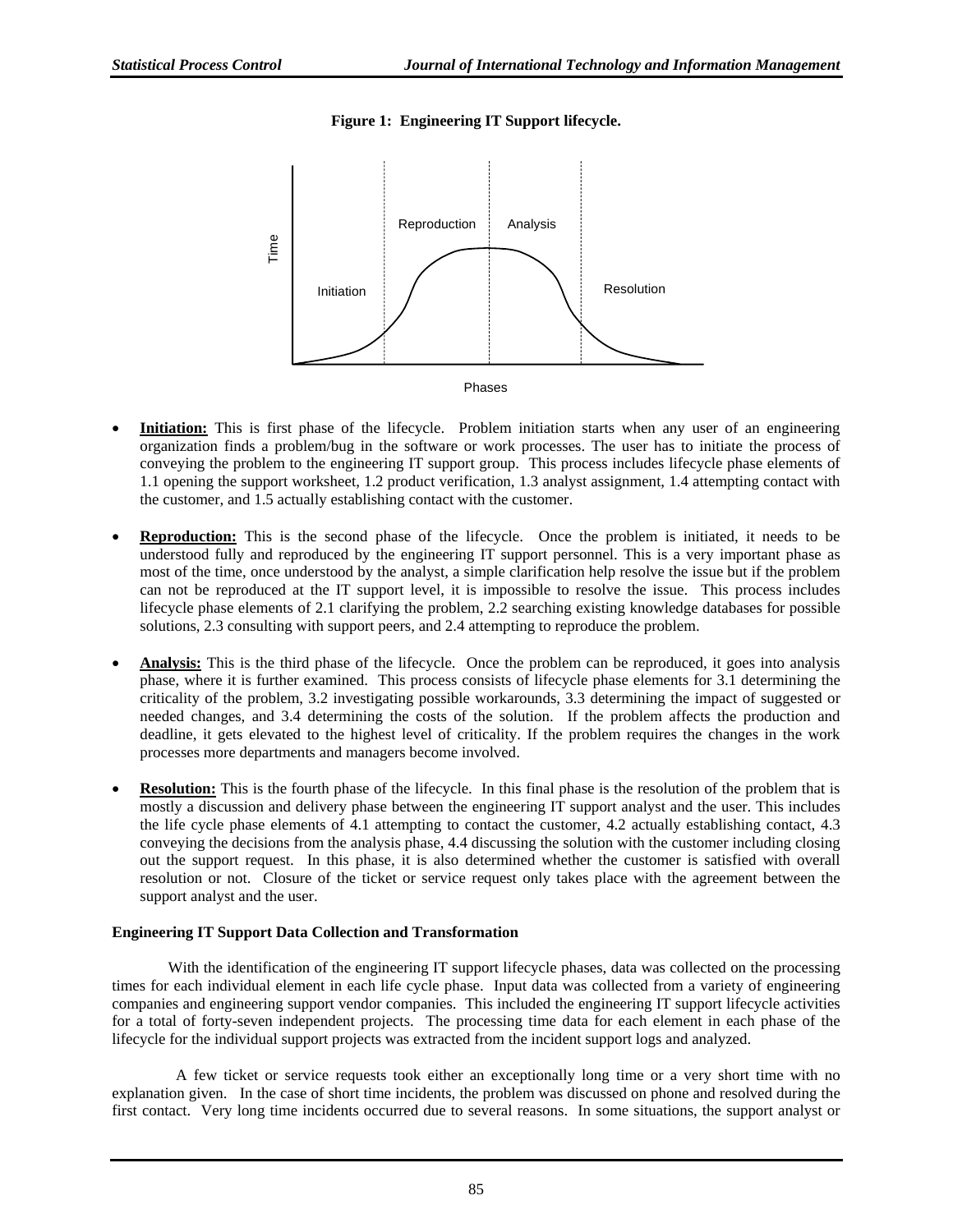the customer were out on travel. There were also some requests where the user failed to reestablished contact after opening the service request. In these situations, the requests were not properly closed. Incidents with these types of abnormalities were removed from the data set.

Another type of data was whether the support process was considered a success or a failure. A support process was considered to be a failure if the support issue could have, but did not properly conclude. Another type of failure was when the solution provided by the support analyst did not satisfy the customer. A variation of this type of failure was when a correct solution was provided, but the customer did not concur with the solution.

#### **Statistical Process Control Chart System Development**

 This section includes a brief discussion of basic SPC concepts, the use of the chart of individuals approach, and the validation of the charts. More a more comprehensive discussion of the various types of SPC charts, readers are directed to any one of a number of references.

#### **Basic SPC Concepts**

 The concept of the Statistical Process Control chart was developed by Walter Shewhart in 1924. The general process for utilizing a SPC system is to create a chart from historical data, plot current data, and observe the data for patterns. The basic idea is that for a stable process, a measured parameter will vary around some historical mean value. Any variation from the mean value with an in control system is attributable to normal variation in the process. A process with these characteristics is known as being in control. However, should the process exhibit unusual patterns such as a shift away from the mean value or an increase in variance, then it is considered out of control. Should the process goes out of control, the cause of the variance should be immediately investigated and corrected. Once the process is back in control, the system continues to be monitored.

#### **SPC Chart Components**

 There are many types of SPC charts. Most of these charts share similar components. The typical SPC chart consists of a central line, an upper control limit, a lower control limit, and six zones. The central line is usually associated with the mean value of the parameter being measured. The upper control limit line (UCL) is generally based on the central line value plus three standard deviations. Similarly, the lower control limit is generally based on the central line value, but minus three standard deviations. Three of the zones are located between the central line and the UCL. The zone lines are based on the central line plus one and plus two standard deviations. Likewise, there are three lower zones between the central line and the LCL. The lower zone lines are the central line minus one and two standard deviations. A generic SPC chart is illustrated below.





#### **SPC Chart Run Rules**

After the chart is created, data from the process is plotted on the chart and observed for unusually patterns. If the plots exhibit any of the following patterns, then there is statistical reason for investigating the process for possible problems.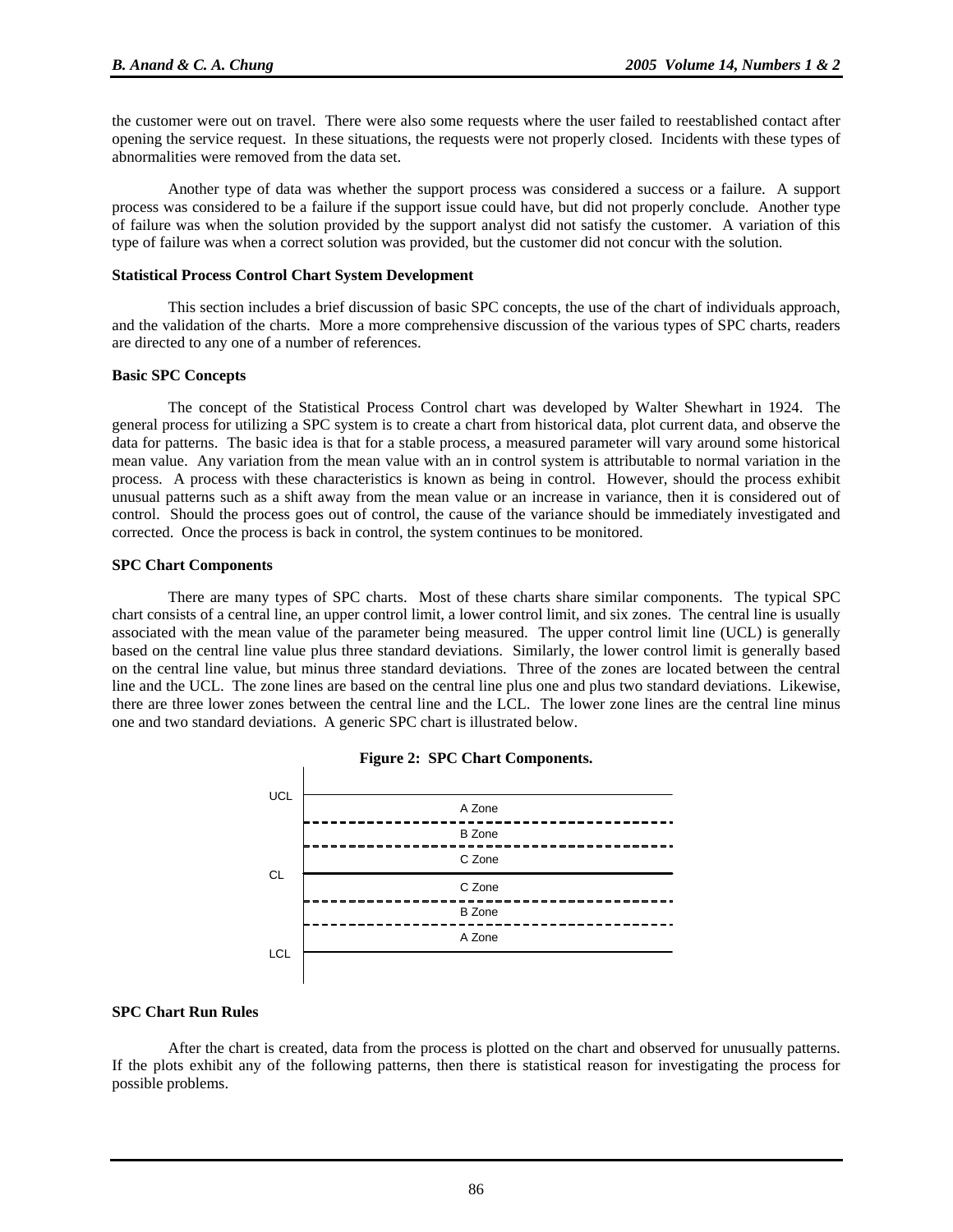- One point beyond the A zone.
- Eight successive points on the same side of the central line.
- Six successive points that increase or decrease.
- Two out of three points beyond the B zone.
- Four out of five points beyond the C zone.
- Fourteen or more consecutive points oscillating above or below the previous point.

Figure 3 illustrates a system which is out of control. The sixth and eighth points are in the A zone. This means that the pattern contains two out of three points are beyond the B zone. The process should be immediately examined at this point to determine if there are specific causes as to why the plotted values have increased in value. If the processes are not examined, it is likely that future data points will follow the same increasing trend. Soon the process will begin to produce unusable product.





#### **Chart of Individuals Approach**

 There are actually a large number of different types of SPC charts. The most common of these are the X bar chart which measures the deviation around the mean for a sample of data and the R range chart which measures the range of values for the same data. By definition, these common types of SPC charts require the ability to take a sample of data for each time observed period. Unfortunately, this is not possible with engineering IT support life cycle activities. At any given point in time, only one elapsed time observation can be made for each incident. This inherent limitation requires the use of a less common SPC approach. The chart of individuals approach utilizes the same chart components as previous described. However, the chart of individuals bases all of the chart components on individual observations rather than sample observations (Montgomery and Runger, 1999).

#### **Calculating the Chart of Individuals Chart Components**

 Once the historical data was collected and properly investigated, the data was used to calculate the chart of individuals chart components. Data from twenty successful support incidents were arranged in a tabular form.

 $\overline{X}$  was calculated for each elements from the collected data and s of  $X_i$  was calculated,

where,

 $\overline{X}$  = Mean of the data and calculated as

$$
\overline{X} = \frac{\left(\sum X\right)}{n} \tag{1}
$$

and

s = Standard deviation and calculated as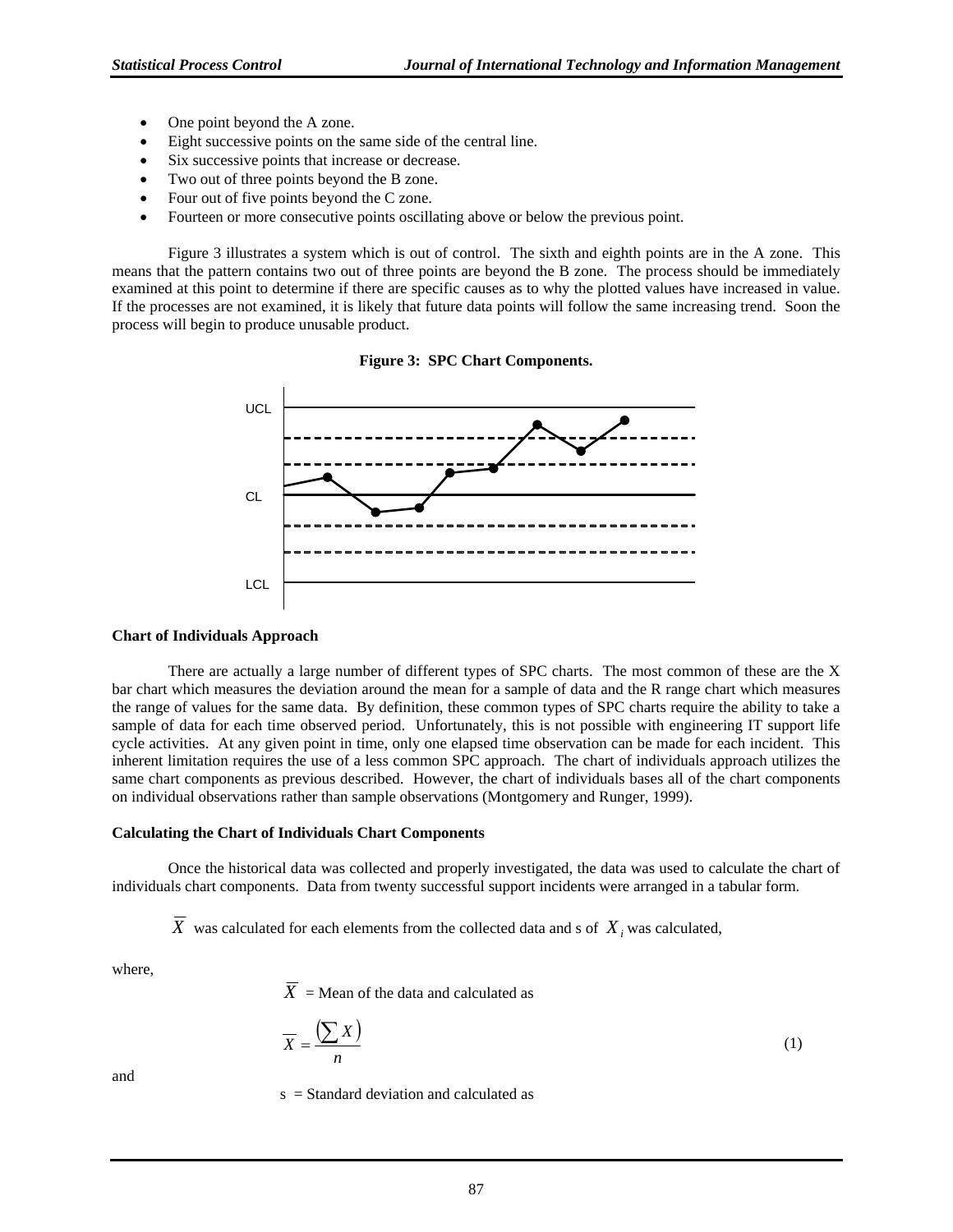$$
s = \sqrt{\frac{\sum (X - \overline{X})^2}{n-1}}
$$
 (2)

Various zones were calculated with the help of  $\overline{X}$  and s as follows:

| Upper limit for upper zone A, $UCL = X + 3s$ , | (3) |
|------------------------------------------------|-----|
| Lower limit for lower zone A, $LCL = X - 3s$ , | (4) |
| Upper limit for upper zone $B = X + 2s$ ,      | (5) |
| Lower limit for lower zone $B = X - 2s$ ,      | (6) |
| Upper limit for upper zone $C = X + s$ ,       |     |
| Lower limit for lower zone $C = X - s$ .       |     |

#### **Run Rule Modifications for Engineering IT Support Process**

 The general SPC run rule patterns must be modified for analyzing out of control engineering IT support life cycle activities. This is because some of the normal run patterns that would indicate a problem situation actually have no practical significance to data that is based on cumulative time values. Following are the run rule modifications for engineering IT support process keeping in view the nature of this process:

- Negative Values: Negative data points of elements of engineering IT support has no actual significance as time taken are always a positive value.
- Below the centerline: Data points of engineering IT support below the centerline do not present a significance problem because this means that the support incident is expeditiously being resolved.

#### **Data Transformation**

The wide variance in the duration of the various engineering lifecycle elements requires that the raw data undergo significant data transformation. The first transformation is that the actual time spent on each lifecycle element for each support incident must be extracted from the raw data. This is necessary in order to calculate the summary statistics for the length of time it takes each particular lifecycle element to be completed. This means that the control chart will have as many x axis points as there are lifecycle elements. As previously discussed, there are five elements in the initiation phase, four elements in the reproduction phase, four elements in the analysis phase, and four elements in the resolution phase. Thus, there are a total of seventeen points to be plotted on the x axis. These are represented as points 1.1 through 1.5, 2.1 through 2.4, 3.1 through 3.4, and 4.1 through 4.4.

Work on an IT support issue or a service request is also not continuously active. This means that attempts to plot the actual time spent on individual lifecycle activity elements will result in unacceptably noisy plots. For this reason, it is necessary to plot cumulative time values versus absolute time values along the x axis of the control chart as the incident progresses through the support lifecycle phases (Bauch and Chung, 2001). To calculate the cumulative time for each lifecycle element, the current elapsed time is simply the previous cumulative time plus the absolute time spent on the current lifecycle element.

Another type of data transformation involves the discarding of unusual raw data. This usually occurs when some unusual activity disrupts the support lifecycle. The most common type of disruption is when either the analyst or the customer becomes unavailable for a period of time due to professional or personal reasons. This has the effect of artificially increasing the length of time for a particular lifecycle element. Because the non-typical data can adversely affect the chart parameter values it is necessary to discard this type of data.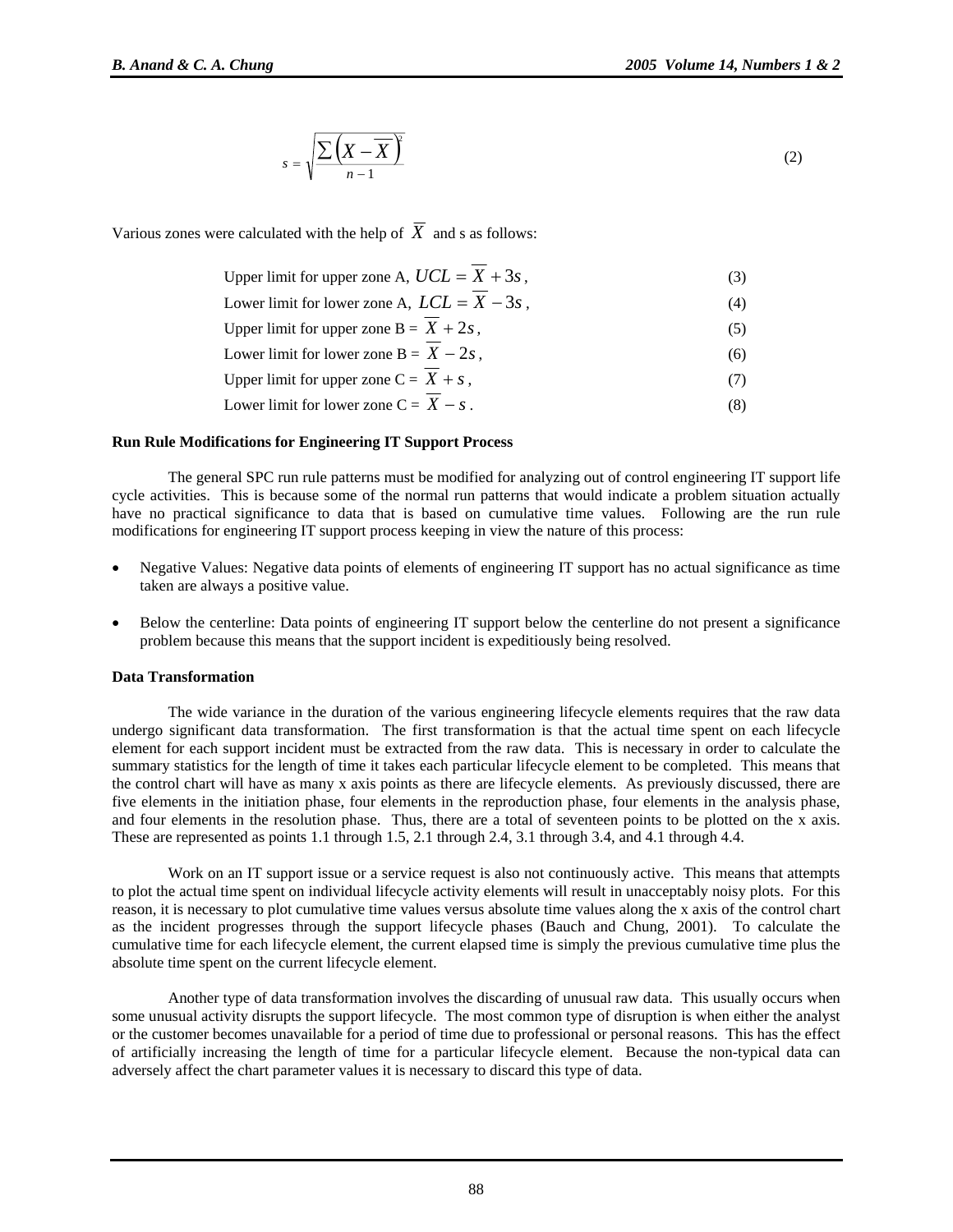The final type of data treatment involves determining whether each support incident was a success or failure. Only incidents that are considered successes can be used as historical data for calculating the chart parameters. This enables the statistical comparison of all future support incidents to the performance of the historically successful support incidents.

#### **Statistical Process Control Chart Development**

The  $\overline{X}$  and  $S$  were calculated from the transformed raw data. These summary statistical values were used to calculate the chart parameters as previously described in the chart of individuals section. Figure 4 shows the values of the resulting chart parameters. Figure 5 shows the developed engineering IT support statistical process control chart.

|                        | <b>Initiation</b> |      |       |      |        | <b>Reproduction</b> |         |         | <b>Analysis</b> |         |         | <b>Resolution</b> |         |         |         |         |         |
|------------------------|-------------------|------|-------|------|--------|---------------------|---------|---------|-----------------|---------|---------|-------------------|---------|---------|---------|---------|---------|
| <b>SN</b>              | 1.1               | 1.2  | 1.3   | 1.4  | 1.5    | 2.1                 | 2.2     | 2.3     | 2.4             | 3.1     | 3.2     | 3.3               | 3.4     | 4.1     | 4.2     | 4.3     | 4.4     |
| <b>XBAR</b><br>XBAR+   | 0                 | 2    | 13    | 97   | 97     | 472                 | 708     | 951     | 1017            | 1805    | 2122    | 2277              | 2360    | 2577    | 2729    | 2934    | 3006    |
| ls<br>XBAR+            | 0                 |      | 35    | 188  | 189    | 1007                | 1456    | 1984    | 2127            | 3249    | 3690    | 4106              | 4122    | 4457    | 4618    | 4820    | 5029    |
| l2S<br>XBAR+           | $\Omega$          | 12   | 58    | 280  | 281    | 1543                | 2203    | 3017    | 3236            | 4693    | 5257    | 5935              | 5883    | 6337    | 6506    | 6706    | 7052    |
| I3S                    | $\bf{0}$          | 17   | 80    | 372  | 372    | 2079                | 2951    | 4049    | 4346            | 6137    | 6825    | 7764              | 7644    | 8218    | 8395    | 8593    | 9074    |
| <b>XBAR-S</b><br>XBAR- | $\mathbf{0}$      | -3   | -9    | 5    | 5      | -64                 | $-40$   | $-82$   | -92             | 361     | 554     | 447               | 599     | 697     | 841     | 1047    | 984     |
| l2S<br><b>ABAK-</b>    | $\mathbf{0}$      | $-7$ | $-32$ | -87  | -87    | $-600$              | $-787$  | $-1115$ | $-1202$         | $-1083$ | $-1014$ | -1382             | $-1163$ | $-1183$ | $-1048$ | -839    | $-1039$ |
| l3S                    | $\mathbf{0}$      | -12  | -54   | -178 | $-178$ | $-1136$             | $-1535$ | $-2148$ | $-2311$         | $-2527$ | $-2582$ | $-3211$           | $-2924$ | $-3063$ | $-2936$ | $-2726$ | $-3061$ |

 As previously discussed negative values have no significance as time is always a positive value. Similarly, the zone boundaries below the central line are also of less importance as activity in this area means that the incident is performing well with respect to other incidents.



## **Figure 5: Engineering IT support SPC.**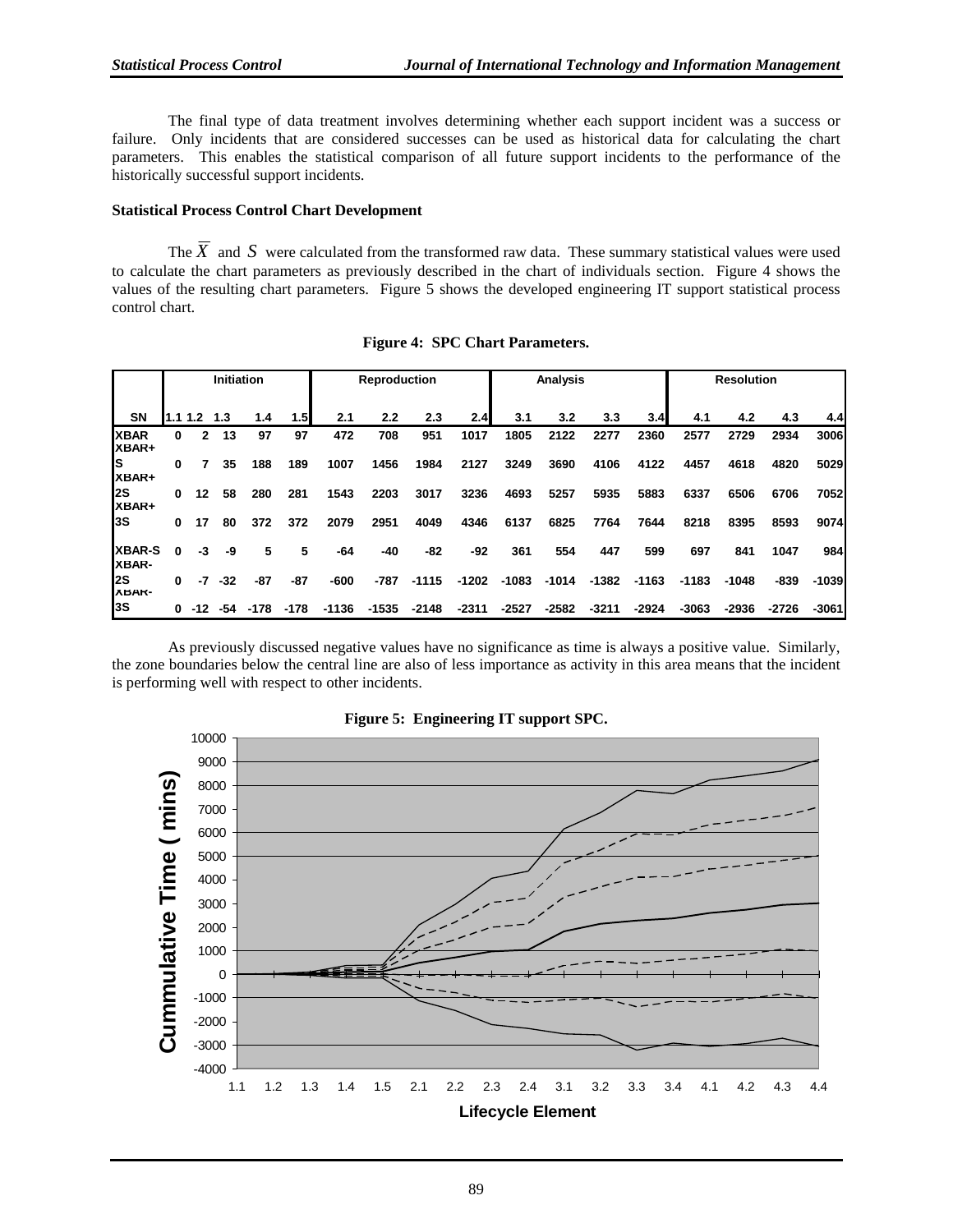#### **Statistical Process Control Application and Validation**

 Both successful and unsuccessful support incident data sets were examined using Engineering IT Support chart to determine the validity of the chart methodology. To be valid, the chart must indicate that successful projects remain in control while unsuccessful projects are out of control. Figure 6 illustrates a representative successful project which is in control throughout the lifecycle.



**Figure 6: Successful Engineering IT Support Incident.** 

Conversely figure 7 illustrates a representative unsuccessful project which goes out of control. At lifecycle element 3.2, the duration of the element is outside of the UCL. This indicates a catastrophic failure in the support process.

**Figure 7: Unsuccessful Engineering IT Support Incident.** 

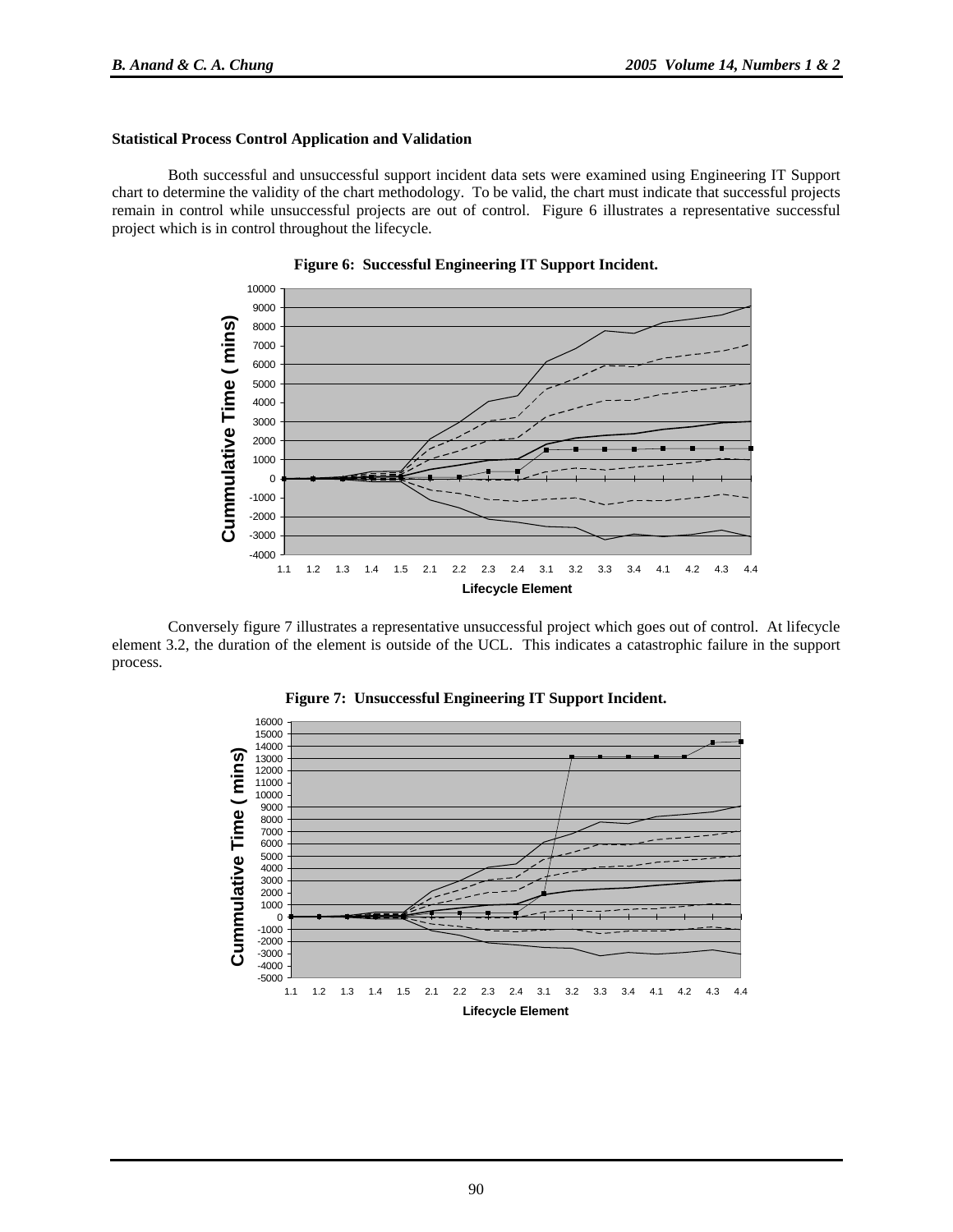#### **Limitations and Assumptions**

This study analyzed the IT support in an engineering company under some constraints, which may not involve all aspects of IT support and all conditions of engineering companies. It does not necessary resolve IT and project budgeting issues that may not be directly related to engineering IT support. Assumptions were also made that during whole support process the support communications such as e-mail, Internet and other means were always available and not down for any significant working time.

#### **SUMMARY AND CONCLUSIONS**

The result of this research was very encouraging and clearly indicates that engineering IT support issue can be very well managed using statistical process control charts. This research covered mainly two important aspects, elements of engineering IT support and integrating those elements with the unique SPC chart of individuals.

With the use of these control charts engineering IT support managers can determine where the process is getting out of control and quickly determine remedial steps. They can utilize manpower effectively once they know where they have to put more effort. Thus, this work will help an engineering company to allocate a proper spending budget for their IT support department and avoid schedule delays, cost overruns and revenue losses.

#### **FUTURE RESEARCH**

The plan for future research includes further investigating and modifying current engineering IT support processes. This future research should be based on mostly implementing this work in the current work processes to help increase the effectiveness of the IT support group as in general.

Most of major engineering companies have some processes already in place for resolving their day to day IT related issues. The emphasis until now was to examine the number of issues open and closed. There was no control over the resolution process itself. By slightly modifying their existing systems, management will have a better handle on most of the major issues in the engineering IT support process.

With these future research activities and minor changes in the current work processes, the engineering IT support management will not only know the elements of interests but will be able to effectively manage both internal man power and the clients.

#### **REFERENCES**

- Bauch, G. and Chung, C. (2001). A Statistical Project Control Tool For Engineering Managers. *Project Management Journal*, 32(2), 37-44.
- Eyob, E. (1998). Quality Functional Deployment in Management Information Systems. *Journal of International Information Management*, 7 (2), 95-100.
- Gardiner, J. and Montgomery, D. (1987). Using Statistical Control Charts for Software Quality Control. *Quality and Reliability Engineering International*, 3, 40-43.
- Gilbert, K., Reeve, J., and Wannemacher, R. (1990). Improving information system efficiency through statistical process control. *The J. of Inf. Systems Management*, 7(2), 8-14.
- Jalote, P. and Saxena, A. (2002). Optimum control limits for employing statistical process control in software process. *IEEE Trans. on Software Eng*., 28(12), 1126 - 1134.
- Montgomery, D. and Runger, G. (1999). *Applied statistics and probability for engineers*, 2<sup>nd</sup> ed., John Wiley & Sons, Inc.
- Nance, K. (1997). End User Perception and Software Quality Assessment. *Journal of International Information Management*. 6 (1), p. 1-8.